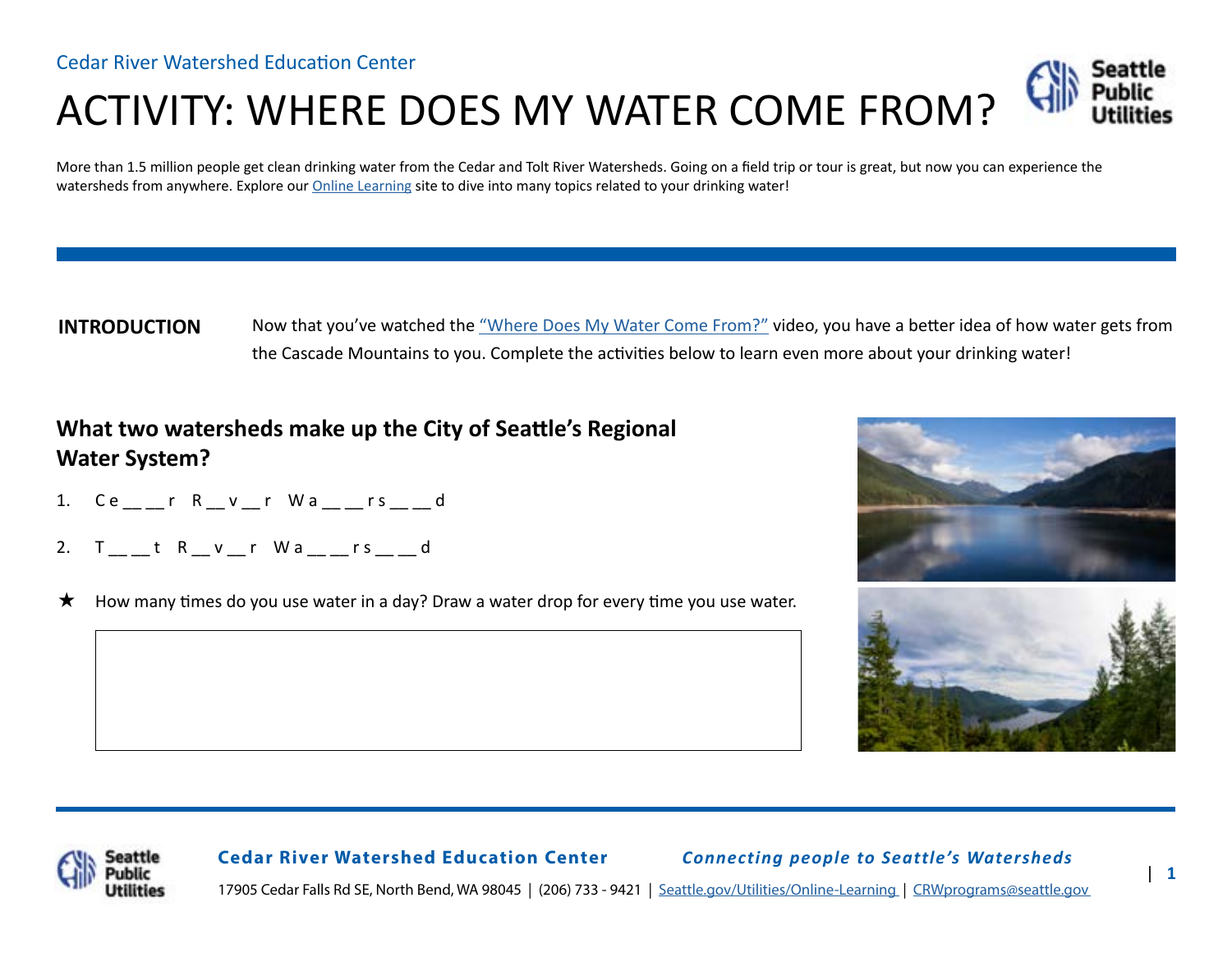# **Where Does My Water Come From?**



**Find your city's Annual Water Quality Report on the internet to learn about your drinking water.**

- Search the web for "annual water quality report [your city's name], WA" a)
- Read the introduction. Does your water come from a well, spring, lake, reservoir, or river? b)

What is the name(s) of the source of your water (e.g. Mt. Si Spring, Centennial Well, Tolt River Watershed)? c)

Bonus activity: Use the internet to look at a map and find where this body of water is. How far away is it from you?  $\star$ 



### **Cedar River Watershed Education Center** *Connecting people to Seattle's Watersheds*

17905 Cedar Falls Rd SE, North Bend, WA 98045 | (206) 733 - 9421 | [Seattle.gov/Utilities/OnlineLearning](https://www.seattle.gov/utilities/protecting-our-environment/our-water-sources/cedar-river-watershed/online-learning) | [CRWprograms@seattle.gov](mailto:CRWprograms%40seattle.gov%20?subject=)